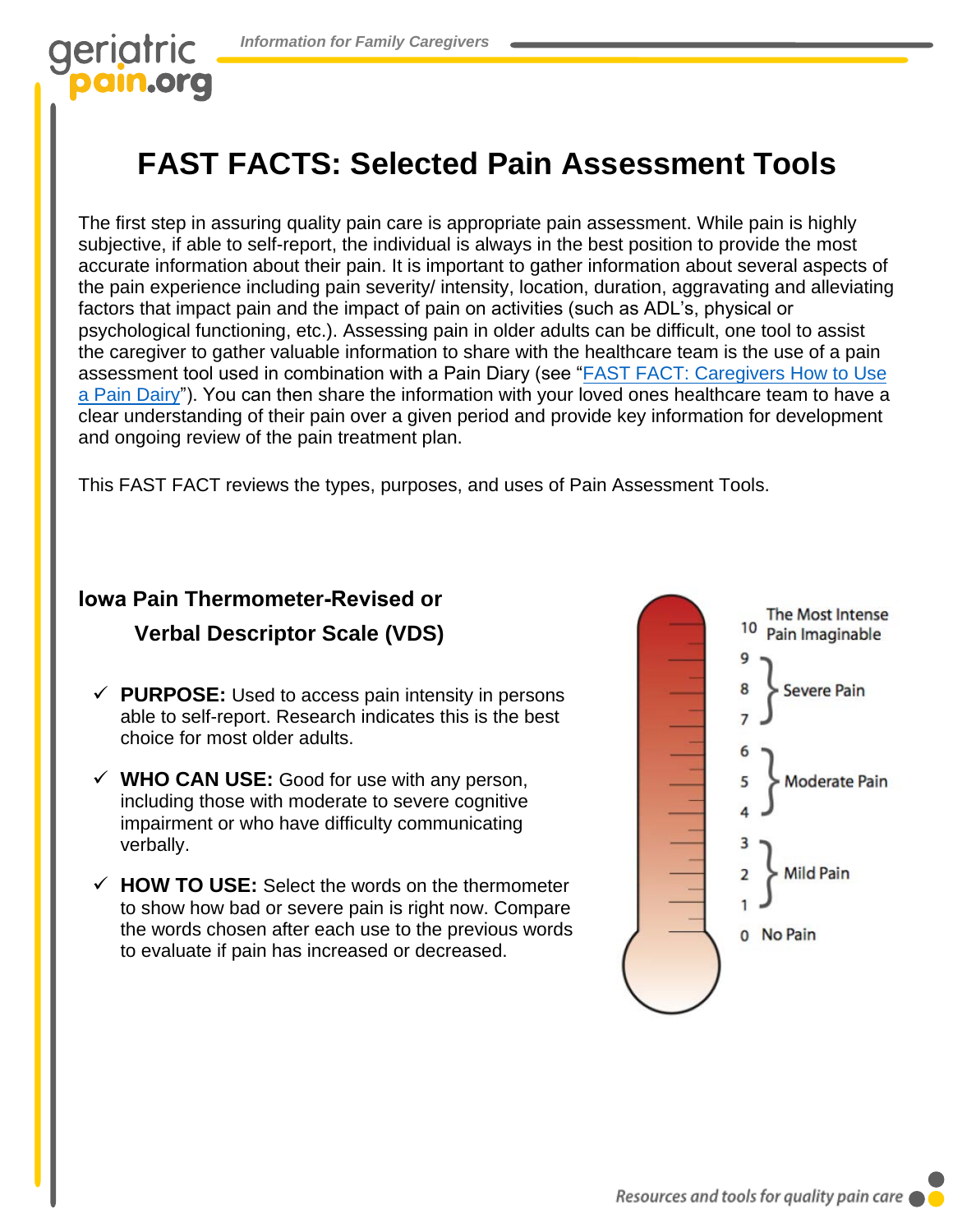#### **Numeric Rating Scale**

- $\checkmark$  **PURPOSE:** To assess pain intensity in persons who are able to self-report pain.
- $\checkmark$  WHO CAN USE: with individuals who can point or state the number that reflects current pain level on a 0-10 scale (0=No pain/10=Worst possible pain)
- ✓ **HOW TO USE:** Point to or state the number that best shows how bad pain is NOW

#### **FACES Pain Scale Revised (PRS-R)**

- $\checkmark$  **PURPOSE:** Pain intensity rating scale useful for all older adults, including those with mild to moderate cognitive impairment. Some older adults will find this tool easy to use and may prefer it over the Numerical Rating Scale. This scale requires either verbal ability or the ability to point to the image on the scale that most closely represents their pain.
- ✓ **WHO CAN USE:** To assess pain intensity in persons who are able to self-report but are unable to use a numeric rating scale (NRS). Some studies show African Americans and Asians prefer the Faces Pain Scale.
- ✓ **HOW TO USE:** Say to the older adult something like "I'd like you to tell me about the intensity of any pain you are having. I'm going to show you some pictures of some faces. The faces show how much pain or discomfort one is feeling. The face on the left shows no pain. Each face shows more and more pain up to the last face that shows the worst pain possible. Point to the face that shows how bad your pain is right NOW."
- ✓ **NOTE:** This tool is not to be used by the Caregiver to look at your loved one's facial expression and pick a face.



#### **References**

Herr, K. Booker, S.Q., & Bartoszezyk, D. (2018). Gerontology pain management. In M.L. Czarncki and H.N (eds). *Core curriculum for pain management nursing* (3rd ed, pp.424-437). St. Louis, MO: Elsevier

Horgas, A.L. (2017). Pain assessment in older adults. *Nursing Clinics of North America*, 52(3), 375-385.

Brooker, S.Q. & Herr, K.A. (2016). Assessment and measurement of pain in adults later in life. In *Clinical Geriatric Medicine*, 32(4), 677-692c.

Ngu, S.S.C., Tan, M.O. Subramanian, P., Rahman, R.A., Kamaruzzamn, S., Chink, A.V., Poi, P.J.H. (2015). Pain assessment using self-reported, nurse reported, and observational pain assessment tools among older individuals with cognitive impairment, *Pain Management Nursing, 16(40, 595-601.* 

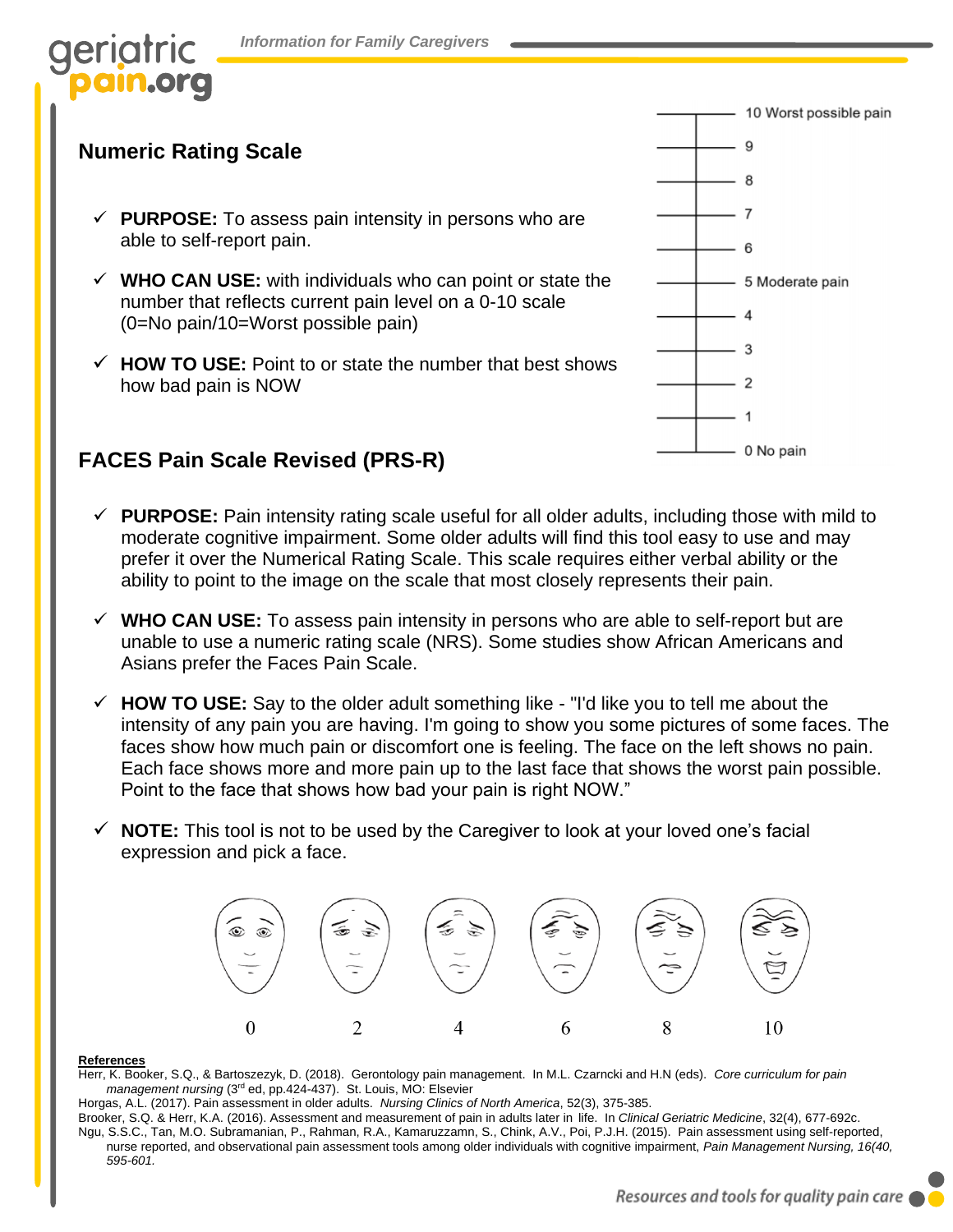

#### **PEG Scale Assessing Pain Intensity and Interference (Pain, Enjoyment, General Activity)**

- $\checkmark$  **PURPOSE:** Pain intensity rating scale. This scale requires either verbal ability or ability to point to the number that most closely represents their pain.
- ✓ **WHO CAN USE:** To assess pain intensity in persons who are able to selfreport and use a numeric rating scale (NRS).
- ✓ **HOW TO USE:** Ask the three questions on the pain assessment tool then compute the PEG score as outlined below.
	- o **Computing the PEG Score**: Add the three questions, then dived by three to get a mean score (out of 10) on overall impact of points.
	- o **Using the PEG Score**: The score is best used to track an individual's changes over time. The initiation of therapy should result in the individual's score decreasing over time.



Source.

Krebs, E. E., Lorenz, K. A., Bair, M. J., Damush, T. M., Wu, J., Sutherland, J. M., Asch S, Kroenke, K. (2009). Development and Initial Validation of the PEG, a Three-item Scale Assessing Pain Intensity and Interference. Journal of General Internal Medicine, 24(6), 733-738. http://doi.org/10.1007/s11606-009-0981-1